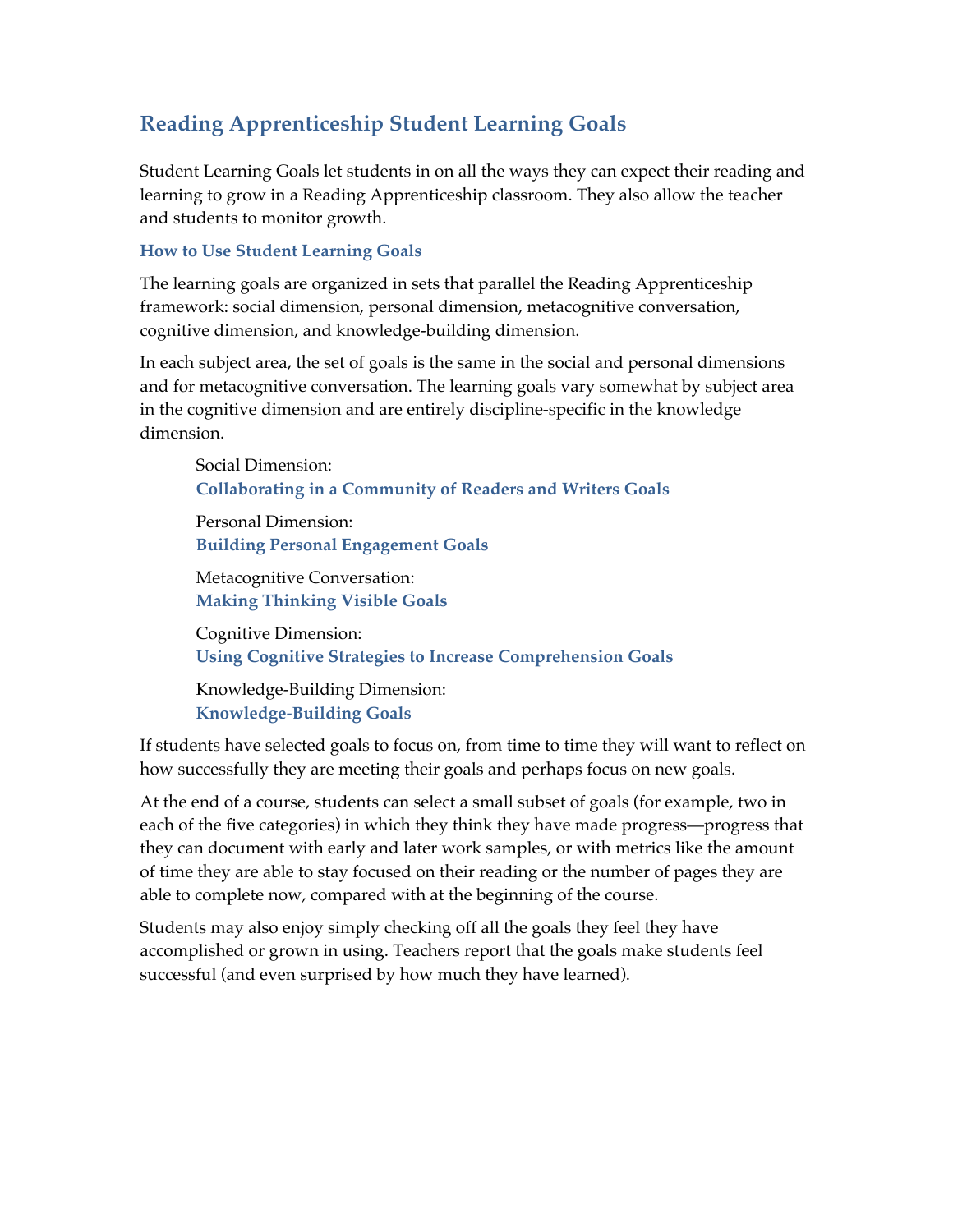# **Student Learning Goals: History**

#### **Collaborating in a Community of Readers and Writers**

| Contributing to Our<br>Community | I contribute to maintaining a classroom community that<br>feels safe, where everyone is able to take risks and grow.                                                                                                                  |
|----------------------------------|---------------------------------------------------------------------------------------------------------------------------------------------------------------------------------------------------------------------------------------|
| Collaborating Effectively        | I work with partners and groups in ways that are both<br>respectful and risk-taking.                                                                                                                                                  |
| Participating Thoughtfully       | I make my thinking count in discussions, as a speaker<br>and a listener. I share my reading confusions and<br>understandings to get and give help.<br>I listen and learn from the reading confusions and<br>understandings of others. |
| Building a Literacy Context      | I understand and use the shared literacy vocabulary of<br>our classroom.                                                                                                                                                              |
| Being Open to New Ideas          | I appreciate and evaluate alternative viewpoints.                                                                                                                                                                                     |
| Developing a Literacy Agenda     | I read to understand how literacy opens and closes doors<br>in people's lives.                                                                                                                                                        |
| <b>Sharing Books</b>             | I talk about books I am reading to involve others in what<br>the books have to offer.                                                                                                                                                 |
| Writing to Communicate           | I write to communicate my ideas to others.                                                                                                                                                                                            |

### **Building Personal Engagement**

| Knowing My Reader Identity                   | I am aware of my reading preferences, habits, strengths,<br>weaknesses, and attitudes-my Reader Identity. |
|----------------------------------------------|-----------------------------------------------------------------------------------------------------------|
| Practicing                                   | I put effort into practicing new reading strategies so that<br>they become automatic.                     |
| Digging In                                   | I am increasing my confidence and persistence for<br>digging into text that seems difficult or boring.    |
| <b>Building Silent Reading</b><br>Fluency    | I read more smoothly and quickly, so I get more<br>pages read.                                            |
| <b>Building Oral Reading Fluency</b>         | I read aloud more fluently and expressively.                                                              |
| Increasing Stamina                           | I set and meet stretch goals to read for longer and longer<br>periods.                                    |
| <b>Increasing Range</b>                      | I set and meet stretch goals for extending the range of<br>what I read.                                   |
| Choosing Books (SSR+)                        | I use tools I have learned for choosing a book that's right<br>for me.                                    |
| <b>Taking Power</b>                          | I read to understand how what I read applies to me and<br>gives me power.                                 |
| Reflecting on My Evolving<br>Reader Identity | I reflect in discussions and in writing on my growth as a<br>reader—my evolving Reader Identity.          |
| Writing to Reflect                           | I use writing to step back and think about what I am<br>learning.                                         |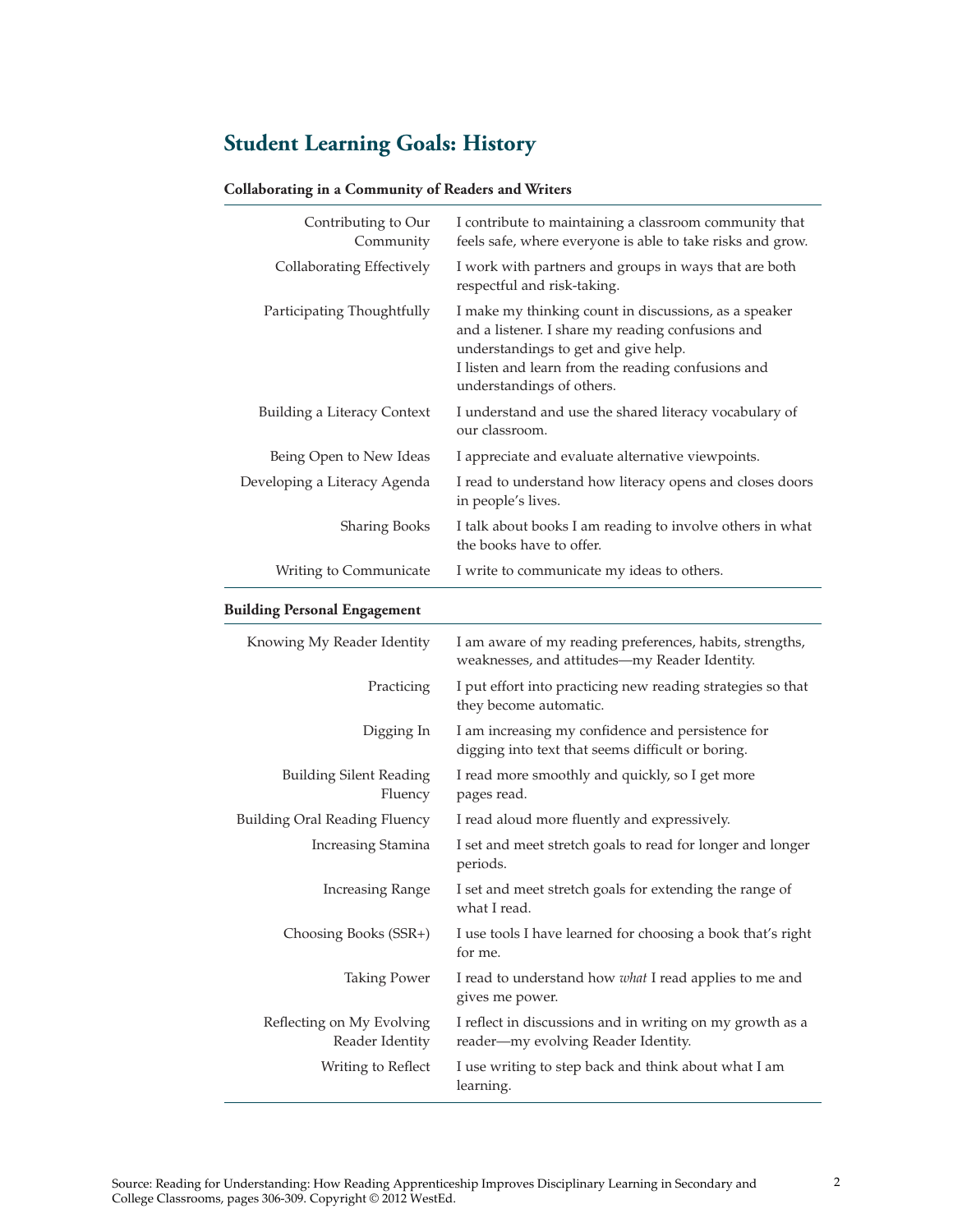### **Making Thinking Visible**

| Monitoring                    | I monitor my reading processes and identify problems.            |
|-------------------------------|------------------------------------------------------------------|
| Repairing Comprehension       | I know what strategies to use to get back on track.              |
| Talking to Understand Reading | I talk about my reading processes to understand them<br>better.  |
| Writing to Understand Reading | I write about my reading processes to understand them<br>better. |

### **Using Cognitive Strategies to Increase Comprehension: History**

| Setting a Reading Purpose                | I set a purpose for reading a text and keep it in mind<br>while I read.                                                                                                                                                                                                                                                      |
|------------------------------------------|------------------------------------------------------------------------------------------------------------------------------------------------------------------------------------------------------------------------------------------------------------------------------------------------------------------------------|
| Choosing a Reading Process               | I vary my reading process to fit my reading purpose.                                                                                                                                                                                                                                                                         |
| Previewing                               | I preview text that is long or appears to be challenging,<br>to mobilize strategies for dealing with it.                                                                                                                                                                                                                     |
| Identifying and Evaluating<br>Roadblocks | I identify specific reading roadblocks and decide what<br>to do.                                                                                                                                                                                                                                                             |
| <b>Tolerating Ambiguity</b>              | I tolerate ambiguity or confusion in understanding a text<br>while I work on making sense of it.                                                                                                                                                                                                                             |
| Clarifying                               | I work to clear up a reading confusion, whether it is<br>a word, a sentence, an idea, or missing background<br>information that I need to find.                                                                                                                                                                              |
| <b>Using Context</b>                     | I use context to clarify confusions by reading on and<br>rereading.                                                                                                                                                                                                                                                          |
| <b>Making Connections</b>                | I make connections from texts to my experience and<br>knowledge.                                                                                                                                                                                                                                                             |
| Chunking                                 | I break difficult text into smaller pieces to better<br>understand the whole.                                                                                                                                                                                                                                                |
| Visualizing                              | I try to see in my mind what the author is describing.                                                                                                                                                                                                                                                                       |
| Listening for Voice                      | I listen for the author's voice to help me engage<br>with a text.                                                                                                                                                                                                                                                            |
| Questioning                              | I ask myself questions when I don't understand.<br>I ask myself questions about the author's idea or text,<br>and I know where to find the answers-whether in my<br>mind, the text, other texts, other people, or a combination<br>of these.<br>I ask inquiry questions when something I read makes me<br>want to know more. |
| Predicting                               | I use what I understand in the reading to predict what<br>might come next.                                                                                                                                                                                                                                                   |
| Organizing Ideas and<br>Information      | I use graphic organizers to sort out ideas or items of<br>information to see how they are related.                                                                                                                                                                                                                           |
| Paraphrasing                             | I restate a sentence or an idea from a text in my<br>own words.                                                                                                                                                                                                                                                              |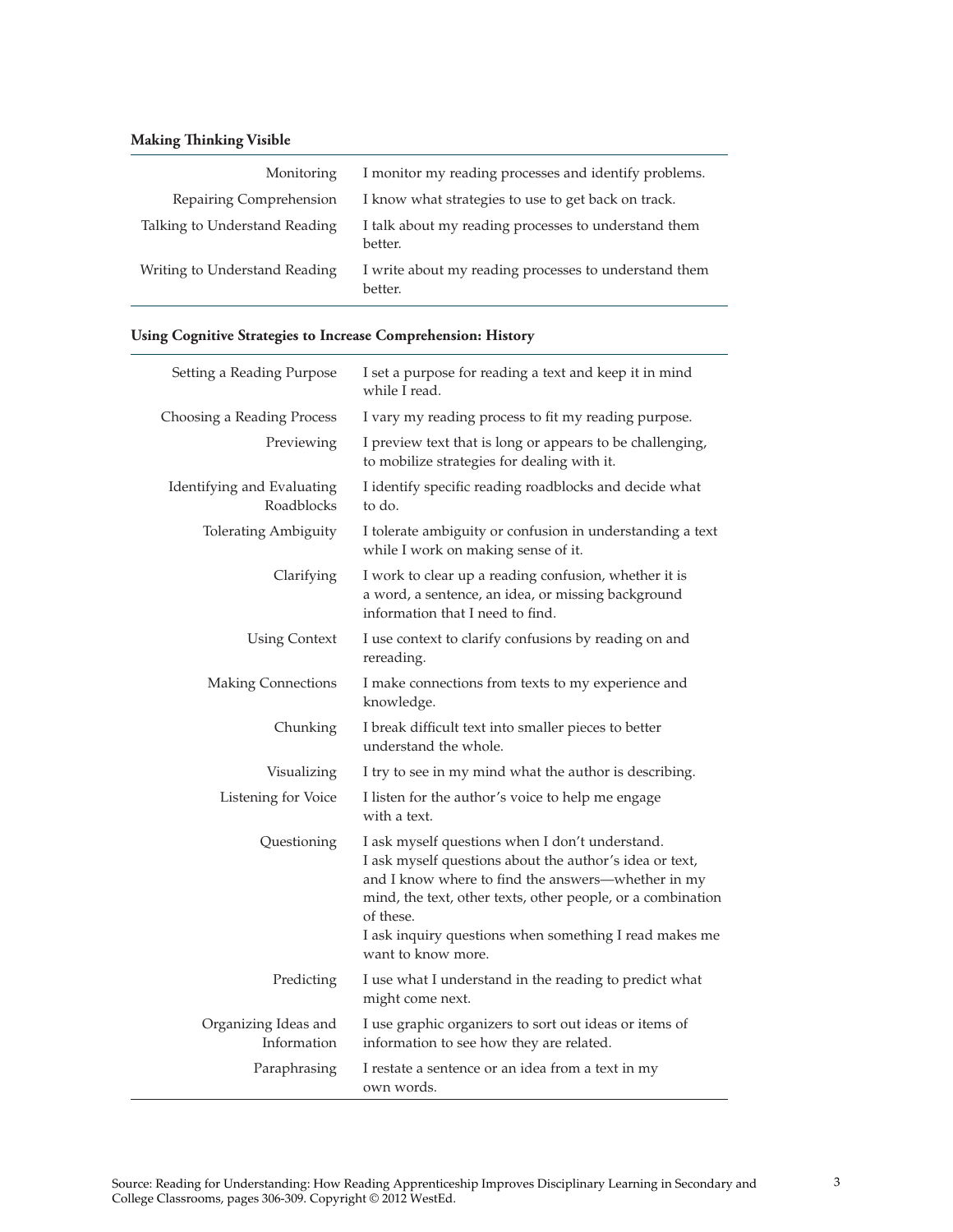| Getting the Gist                              | I read and answer in my own words the question,<br>"What do I know so far?"                                                                           |
|-----------------------------------------------|-------------------------------------------------------------------------------------------------------------------------------------------------------|
| Summarizing                                   | I boil down what I read to the key points.                                                                                                            |
| Sequencing                                    | I order events in time to understand their relationships.                                                                                             |
| Comparing and Contrasting                     | I make comparisons to identify similarities and<br>differences.                                                                                       |
| Identifying Cause and Effect                  | I find conditions or events that contribute to or cause<br>particular outcomes.                                                                       |
| Using Evidence                                | I use evidence to build and support my understanding of<br>texts and concepts.                                                                        |
| Rereading                                     | I reread to build understanding and fluency.                                                                                                          |
| Writing to Clarify<br>Understanding           | I write about what I think I know to make it clearer to<br>myself.                                                                                    |
| <b>Building Knowledge: History</b>            |                                                                                                                                                       |
| Mobilizing Schema                             | I use my relevant networks of background knowledge,<br>or schema, so that new information has something to<br>connect to and is easier to understand. |
| Building and Revising Schema                  | I add to and revise my schema as I learn more.                                                                                                        |
| Synthesizing                                  | I look for relationships among my ideas, ideas from texts,<br>and ideas from discussions.                                                             |
| Writing to Consolidate<br>Knowledge           | I use writing to capture and lock in new knowledge.                                                                                                   |
| <b>Building Knowledge About Text: History</b> |                                                                                                                                                       |
| <b>Text Structure</b>                         | I use my knowledge of text structures to predict how<br>ideas are organized.                                                                          |
| <b>Text Features</b>                          | I use my knowledge of text features like headings and<br>graphics to support my understanding.                                                        |
| Point of View                                 | I use my understanding that authors write with a<br>purpose and for particular audiences to identify and<br>evaluate the author's point of view.      |

## **Building Knowledge . . . About Language: History**

| Word Analysis                                  | I use my knowledge of word roots, prefixes, and suffixes<br>to figure out new words.                                                                                      |
|------------------------------------------------|---------------------------------------------------------------------------------------------------------------------------------------------------------------------------|
| Referents                                      | I use my knowledge of pronouns and other referents<br>to find and substitute the word that a pronoun or other<br>word is standing for.                                    |
| Signal Words and Punctuation<br>(Text Signals) | I use my knowledge of signal words and punctuation<br>to predict a definition, results or conclusions, examples,<br>sequence, comparison, contrast, a list, or an answer. |